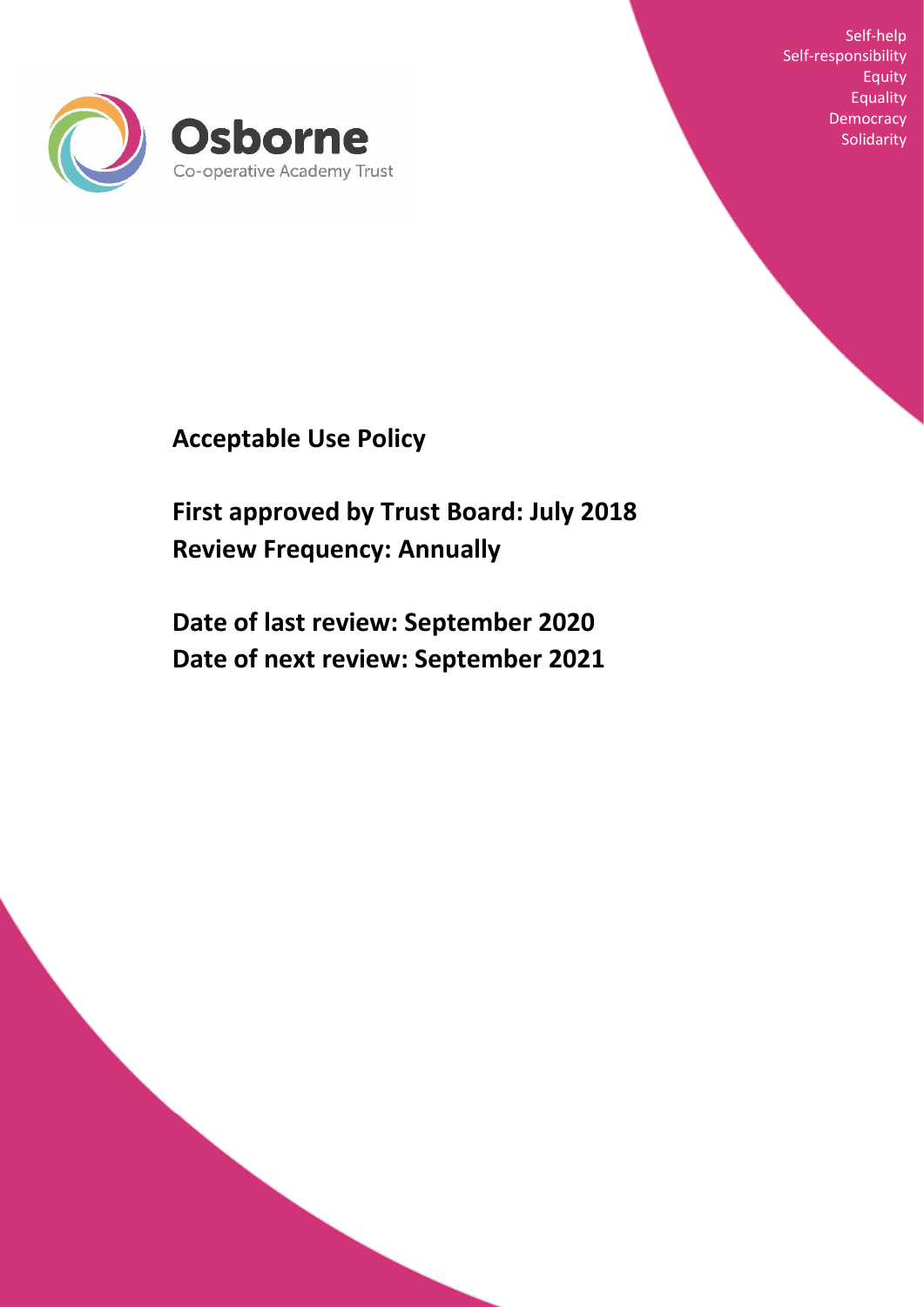## **Version Control**

| Author/Reviewer | <b>Date Created</b> | <b>Version</b> | <b>Notes</b>             |
|-----------------|---------------------|----------------|--------------------------|
| <b>IGS</b>      | <b>July 2018</b>    | 1.0            |                          |
| IGS/K. Draper   | <b>July 2019</b>    | 1.1            |                          |
| <b>ICT SIG</b>  | May 2020            | 1.2            | Amended by Chairs Action |
| K. Draper       | September 2020      | 1.3            | No amendments            |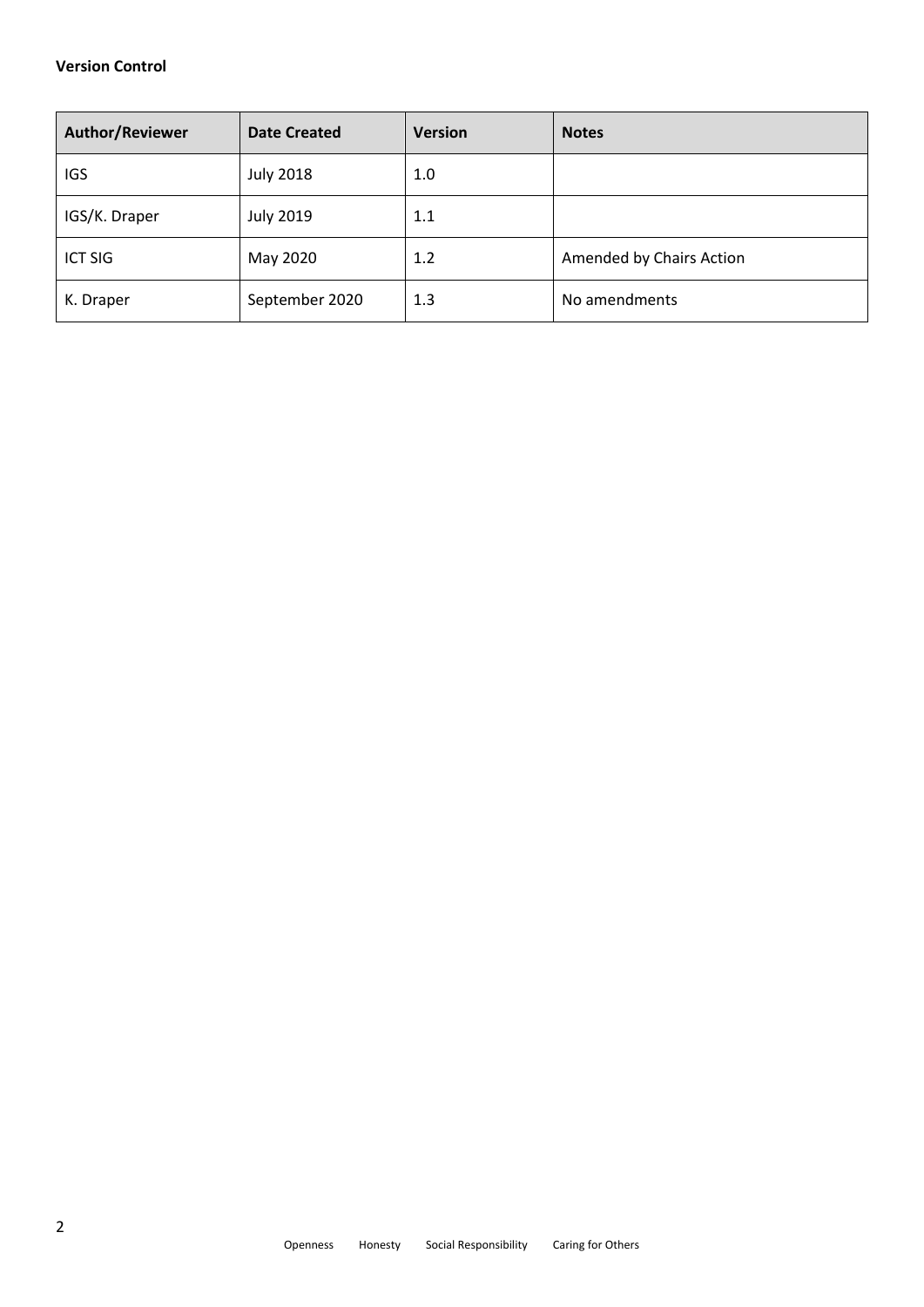## **Osborne Co-operative Academy Trust**

Osborne Co-operative Academy Trust is a multi-academy trust (MAT) incorporated around the principles and values of the international co-operative movement. These are Equality, Equity, Democracy, Self-help, Self-Responsibility and Solidarity, along with the ethical values of openness, honesty, social responsibility and caring for others. These values and principles underpin all our actions.

Explaining what is acceptable use of resources and assets provided by us, including IT facilities and covering personal use

Policy points are numbered. The numbering corresponds to explanations of 'why?' and 'how?' for each point further down the page.

# **What must I do?**

- 1. *MUST*: You must use our facilities **economically**; your personal use must not create extra costs for us
- 2. *MUST NOT*: You must not use our facilities to undertake any unlawful, libellous, immoral or offensive **activities**, including accessing, downloading, storing, creating, copying or disseminating offensive material. This includes, but is not limited to, pornographic, sexual, violent or criminal content and racist, sexist or otherwise discriminatory material
- 3. *MUST NOT*: Personal use must not interfere with your **productivity** and how you carry out your duties
- 4. *MUST NOT*: Personal use must not reflect adversely on our **reputation**
- 5. *MUST NOT*: You must not leave **personal-use websites** open during your working time, even if they are minimised on your screen and you are not actively viewing/using them
- 6. *MUST NOT*: You must not use browsers or access/attempt to access sites that are knowingly **unacceptable**, even if this is in your own time
- 7. *MUST NOT*: You must not **send or forward** chain, joke or spam emails
- **8.** *MUST NOT*: You must not create unnecessary email forwarding rules that could compromise the data security of the school. E.g. create a rule to forward all incoming mail to a personal email address.
- 9. *MUST NOT*: You must not use the Organisation's facilities for **commercial purposes** not approved by us or for personal financial gain
- 10. *MUST NOT*: You must not use your access rights or identity as an employee to **mislead** another person, for personal gain or in any other way which is inconsistent with your role
- 11. *MUST NOT*: You must not **disclose** (in writing, speech or electronically) information held by us unless you are authorised to do so, and the recipients are authorised to receive it
- 12. *MUST NOT*: When you print, photocopy, scan or fax official-sensitive information, you must not leave the information **unattended**.
- 13. *MUST NOT*: You must not **connect** any equipment to our IT network that has not been approved
- 14. *MUST NOT*: You must not do anything that would **compromise** the security of the information held by us, such as downloading/spreading any harmful virus/program or disabling or changing standard security settings
- 15. *MUST NOT*: You must not make personal use of the information available to you that is not available to the **public**
- 16. MUST NOT: leave a computer unattended when receiving remote support from a 3<sup>rd</sup> party that can view and/or control the computer
- 17. *MUST NOT*: leave open any applications which might hold personal/sensitive data when using remote support by a 3rd party.
- 18. *MUST NOT*: disclose any passwords when using remote support provided by a 3<sup>rd</sup> party.

# **Why must I do it?**

1. ALL: To ensure we use our IT and other facilities resources effectively, making sure that our reputation is maintained and to ensure that staff working time is used efficiently on delivering our business outcomes.